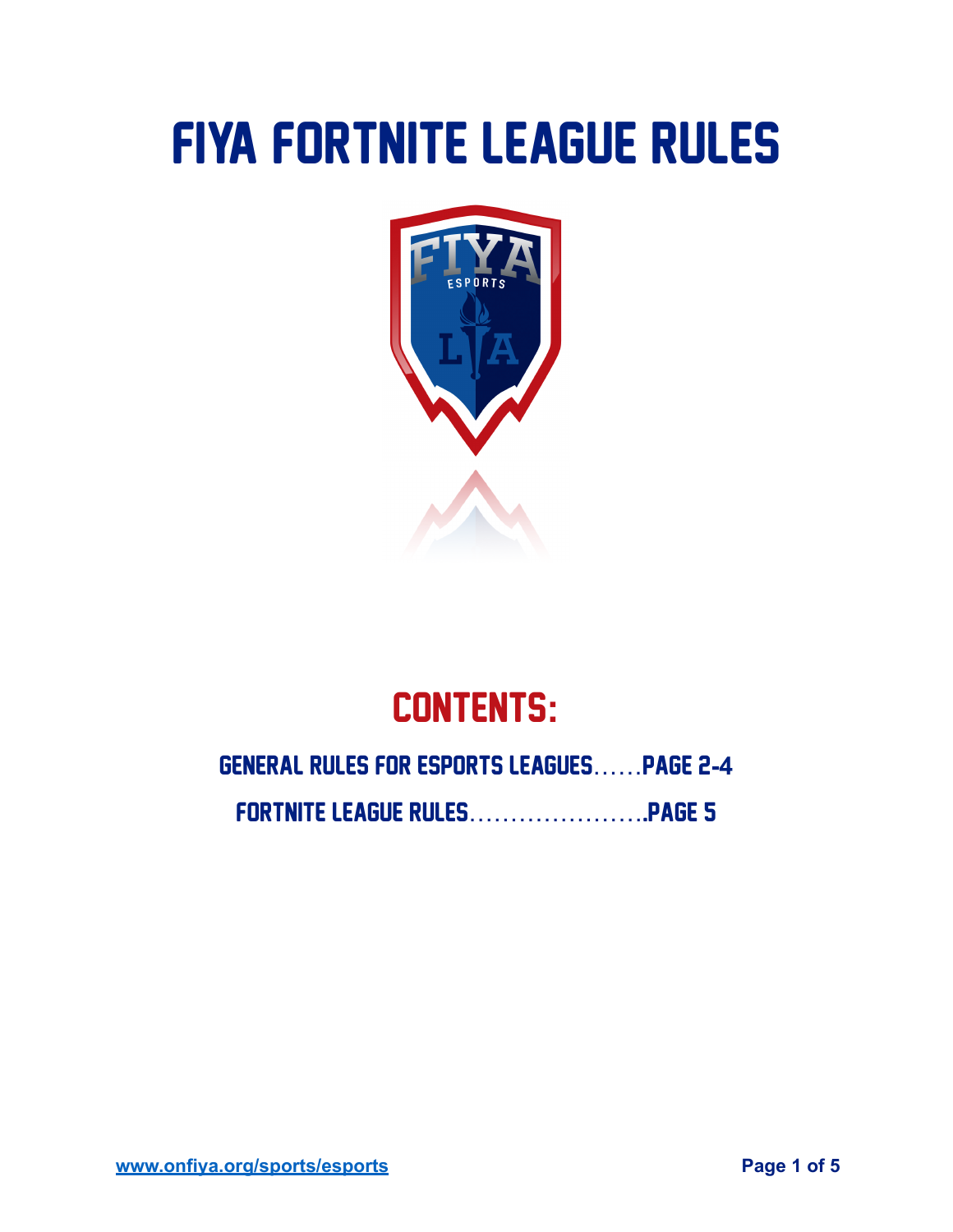

## General Rules FOR LEAGUES

- **COACHING REQUIREMENTS:** Each eSports team should have a NAYS certified coach who will, among other items, initiate communications between the school team and FIYA. The coach should also assist team members with communication amongst its opponents throughout the season and monitor such communication including players' usernames.
- **REGISTERING A TEAM:** Schools are allowed to have as many teams as they wish. Schools should register their teams as follows: <School Name> <#> <Game Title>. For example, for 2 school teams in Rocket League, the names should be Booker Academy #1 Rocket League and Booker Academy #2 Rocket League. For 3 school teams in Fortnite: Washington Charter #1 Fortnite Washington Charter #2 Fortnite and Washington Charter #3 Fortnite.
- **SUBSTITUTES:** A school team may have substitutes listed on the roster. Substitutions are allowed in between games in a match ONLY. No in game substitutions are allowed. All substitutes must be listed on the roster.



- **PLAYERS:** A player can play on only ONE school team roster per game title. For example, a school has 3 Rocket League teams. A player can only play on one of the Rocket League teams and it has to be the same team throughout the season. As a further example, if this same school also has a team in Overwatch and/or Fortnite, the same player can play on one Rocket League team, one Overwatch team and/or one Fortnite team throughout the season.
- **DISCORD / COMMUNICATION:** All coaches are required to create a [Discord](https://discord.com) account and be present on the FIYA Discord server on game days.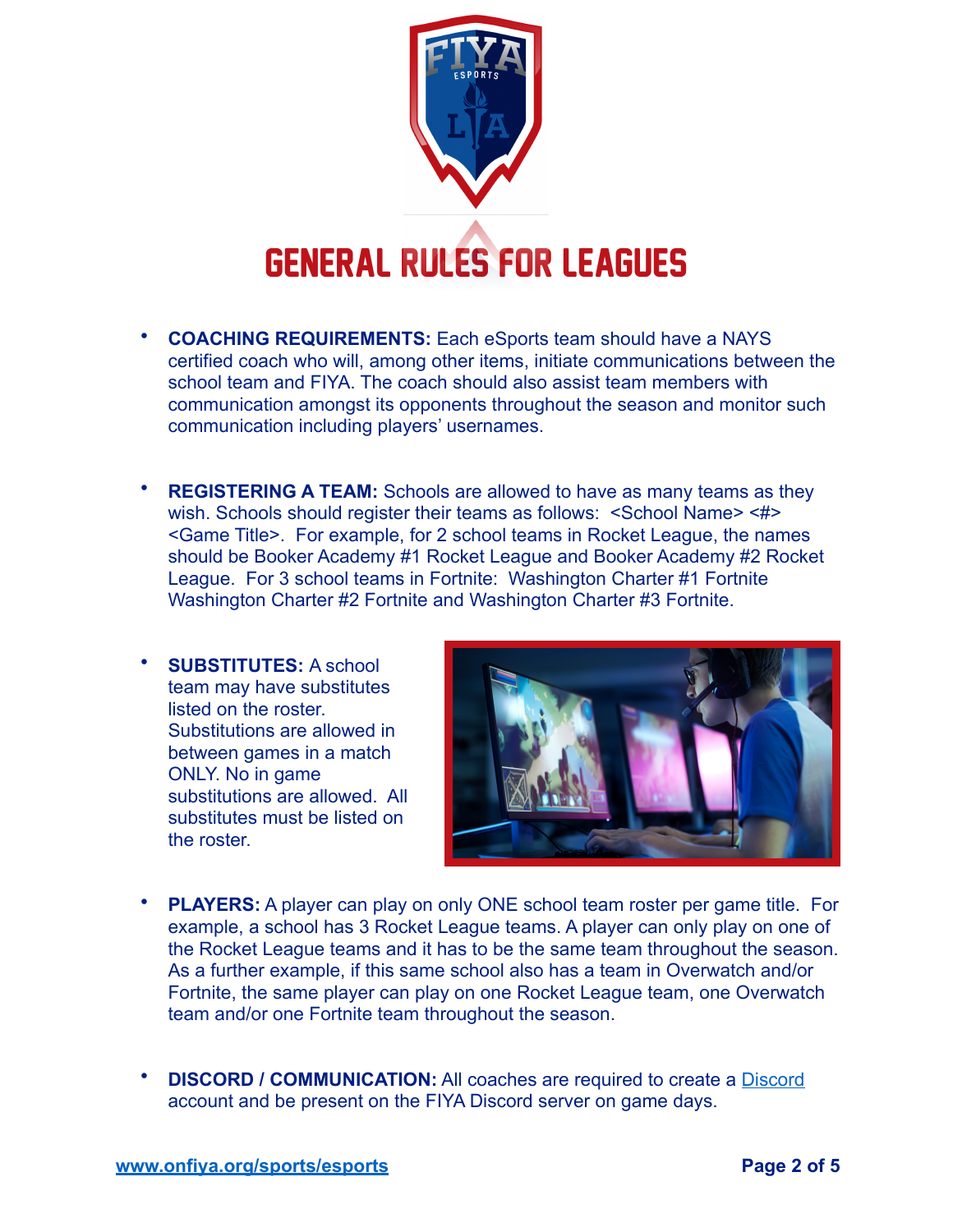- o Students/players should not use the FIYA Discord server. If you would like to use Discord to communicate with your team, we recommended you create your own server for this purpose.
- o At all times users of the FIYA Discord server should comport themselves in a manner consistent with the FIYA Pledge. Failure to do so may result in being suspended from the server. Repeated offenses may result in being banned from the server and being suspended or removed from the competition.
- o **For each new eSports season the following categories & channels will be created:**
	- One category for each game, with one channel per school per game. So, if a school has 4 Fortnite teams and 2 Rocket League teams, they will have one channel under the Fortnite category and one Rocket League channel under the Rocket League category
	- One result category with a channel for each game, where the winning coach should post the results of each match. Please be sure to include date, winning team, losing team, and division/league where applicable. Specific scores need not be included.
	- One General channel for general concerns that can be addressed to the group or FIYA staff.
- o **The procedure for communicating on game day should be:**
	- All coaches should be available on Discord 30 minutes prior to the start of the game.
	- The HOME team should send a message in the AWAY teams channel to begin the process of setting up the game.
	- As a general note, please make sure you are commenting to the right person in the right channel. In Discord you receive notifications for all messages even if they are not meant for you so please make sure you were the intended recipient before you respond.
- **SPORTSMANSHIP:** FIYA eSports games shall be non-toxic and all participants should adhere to the FIYA Sportsmanship Pledge. All communications shall endeavor to be positive and players' usernames shall not contain any offensive language. Players will need to keep their user account in good standing with the developer of the title they are competing in. Any sort of ban or suspension from the developer will be grounds for player ineligibility in FIYA.
- **EQUIPMENT:** School teams and its players are responsible for the integrity of their own video game consoles, PCs and internet connections. Lagging will not be tolerated as a reason to delay, pause or remake any game. If a team encounters any sort of technical difficulty that cannot be fixed in a timely manner, the team will lose the match to its opponent.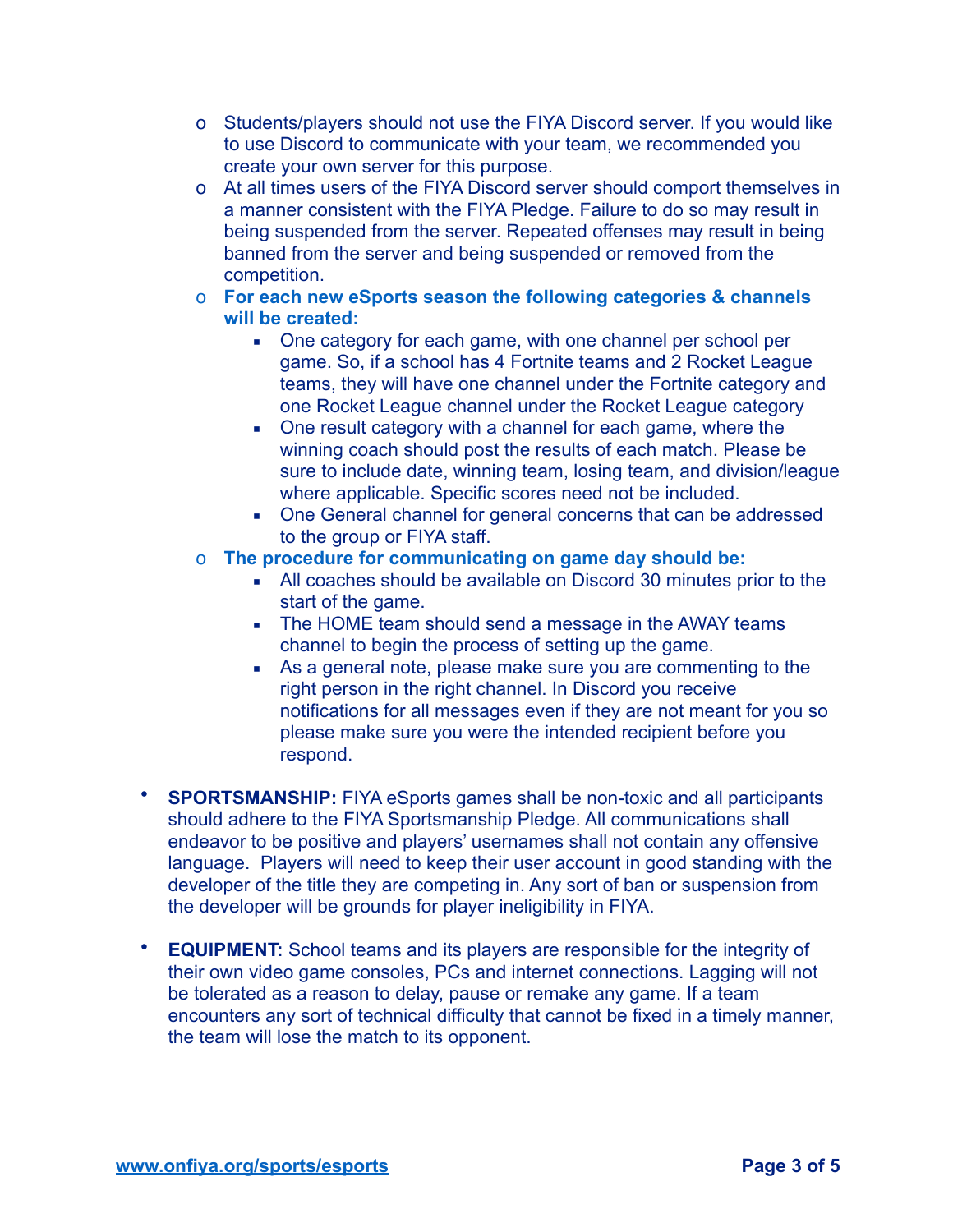- **TWITCH LIVE STREAM:** Each member school shall broadcast their competitions on the school **[Twitch channel](https://www.twitch.tv).** Team players should not stream competitions on their personal Twitch channel. Recording a game for personal/ team use is allowed and encouraged. While streaming, players, coaches and spectators should adhere to the FIYA Sportsmanship Pledge. **[Click here](https://www.youtube.com/watch?v=sgfIfdhi26o&list=PLelxb8IVvVpmDtqz8hXpj1Wgjf1upTJjY&index=39)** for our YouTube Tutorial on "Creating a Twitch Account for FIYA eSports".
- **GAME DAY SET UP & SCORING:** 5 minutes before the match, home team captain is in charge of setting up the match (see individual game rules for information about game settings). Upon conclusion of match, winning team coach and/or captain should communicate in detail (we do NOT need scores) to FIYA on its Discord Server results tab on who won the match. List the school names involved, game title and date of the game in communicating who won the match. Examples of Good Communication: Booker beat Washington in Thursday's 4 PM Rocket League match. Booker #7 Fortnight won its match on October 3. Examples of Bad Communication: Tigers won today. Booker won 4 to 3 in Fortnight. Washington beat Booker.
- **FORFEITS & GRACE PERIOD ON GAME DAY:** Failure to complete a match or purposefully disconnecting or not finishing a match will be deemed as a forfeit and the faulting party will receive a minus 3 points in the standings. There will be a 15 minute grace period for teams not ready to play at the scheduled match time. At the 15 minute mark the game must either begin with the players present - provided the minimum requirements are met - or be forfeited.